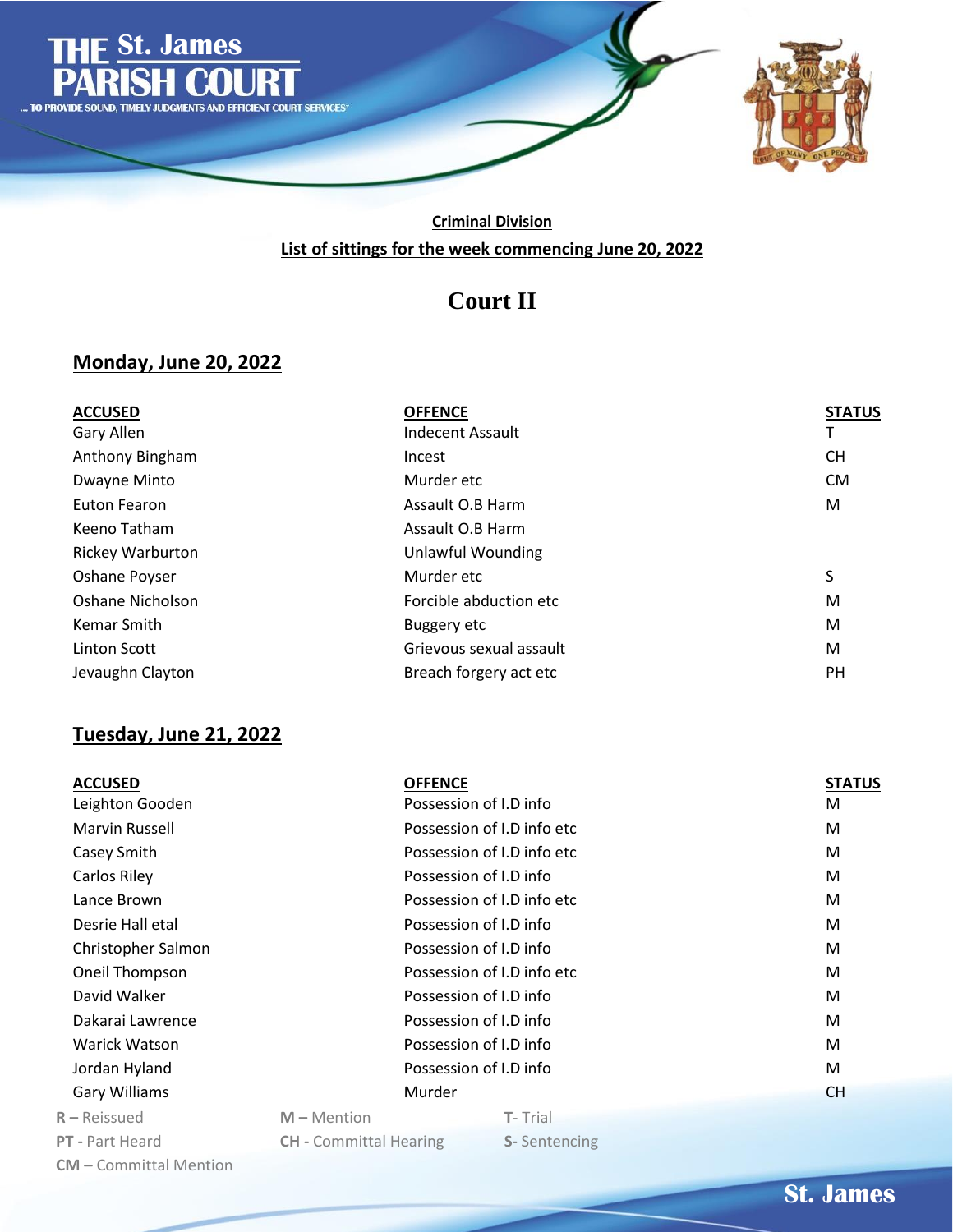

#### **Tuesday, June 21, 2022**

| <b>ACCUSED</b>       | <b>OFFENCE</b>                    | <b>STATUS</b> |
|----------------------|-----------------------------------|---------------|
| Anthony Nesbeth      | Malicious destruction of property | M             |
| Eric Reid            | Assault O.B Harm etc              | M             |
| Edmond Campbell etal | Assault O.B Harm etc              | PH            |
| Morris Hudson        | Malicious destruction of property | M             |

## **Wednesday, June 22, 2022**

| <b>ACCUSED</b>    | <b>OFFENCE</b>                      | <b>STATUS</b> |
|-------------------|-------------------------------------|---------------|
| Samantha Buchanan | Breach disaster risk management act |               |

#### **Thursday, June 23, 2022**

| <b>ACCUSED</b>    | <b>OFFENCE</b>                    | <b>STATUS</b> |
|-------------------|-----------------------------------|---------------|
| Jermaine Lynshue  | Assault O.B Harm etc              | M             |
| Jodi-Ann Campbell | Assault O.B Harm                  | РH            |
| Munier Clarke     | Malicious destruction of property | РH            |

#### **Friday, June 24, 2022**

| <b>ACCUSED</b>          |               | <b>OFFENCE</b>                   | <b>STATUS</b> |
|-------------------------|---------------|----------------------------------|---------------|
| Kissan Lewis            |               | Conspiracy to export cocaine etc | M             |
| Andrew Laing            |               | Conspiracy to export ganja       | M             |
| Ricardo Edward          |               | <b>Unlawful Wounding</b>         | М             |
| Calroy McFarlane        |               | <b>Unlawful Wounding</b>         | M             |
| <b>Chester Montaque</b> |               | Assault O.B Harm                 | М             |
| Shadine Beckford        |               | Unlawful Wounding etc            | M             |
| Ricardo Edwards         |               | Unlawful Wounding etc            | M             |
| Dwight Gardener         |               | Receiving stolen property        | M             |
| Joseph Bennett          |               | Assaulting a constable etc       | M             |
| Mark Hamilton           |               | Assault O.B Harm                 | Т             |
| Carlis Barnett          |               | Obstructing police etc           | т             |
| Sandreka McFarlane      |               | Illegal possession of ammunition | M             |
| $R - Reissued$          | $M -$ Mention | T-Trial                          |               |
|                         |               |                                  |               |

**PT -** Part Heard **CH -** Committal Hearing **S-** Sentencing **CM –** Committal Mention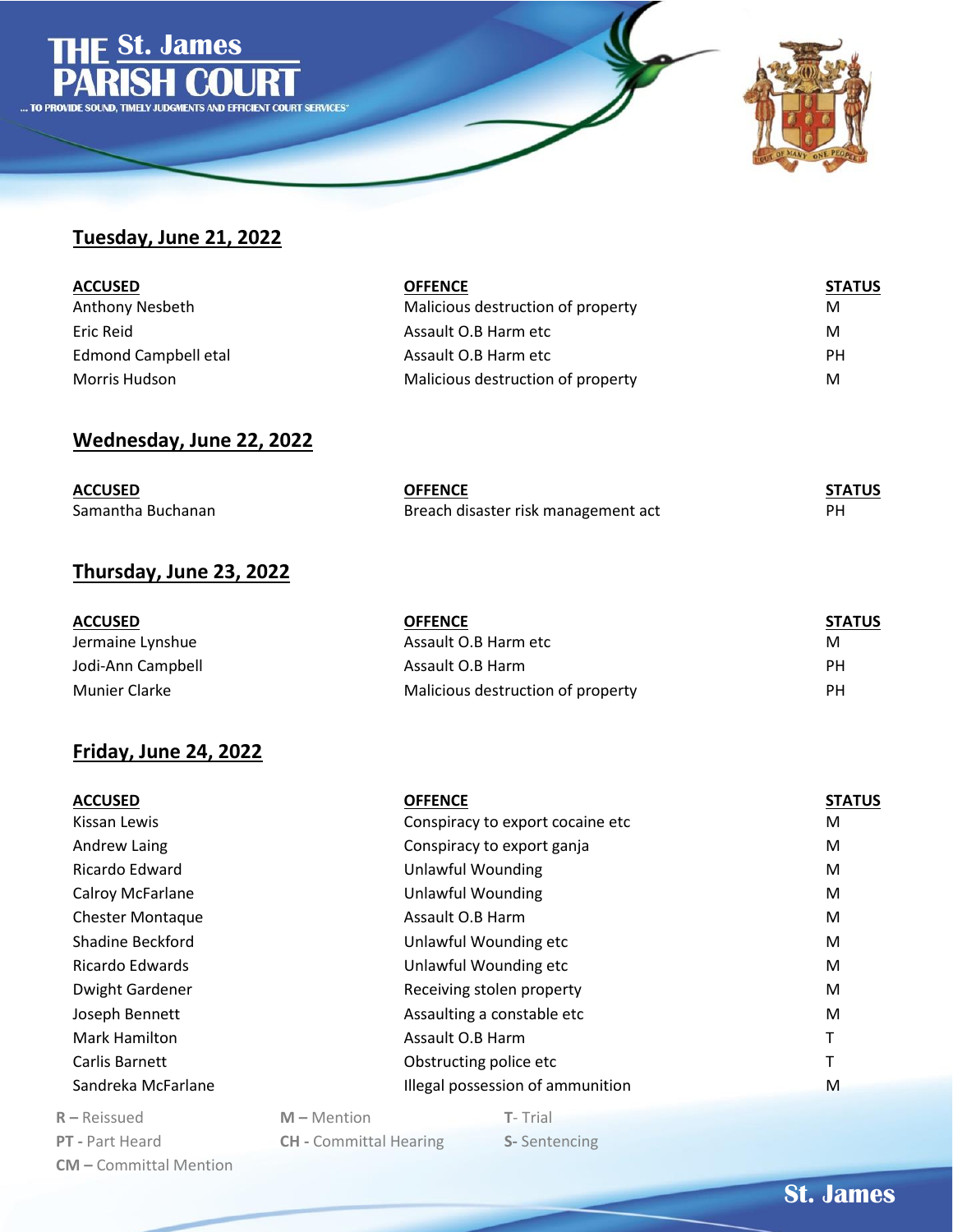

**Court III**

## **Monday, June 20, 2022**

| <b>ACCUSED</b> | <b>OFFENCE</b>                          | <b>STATUS</b> |
|----------------|-----------------------------------------|---------------|
| Romario Powell | Breach disaster risk management act etc |               |

#### **Tuesday, June 21, 2022**

| <b>ACCUSED</b>            | <b>OFFENCE</b>          | <b>STATUS</b> |
|---------------------------|-------------------------|---------------|
| Linval McHayle            | Grievous sexual assault |               |
| Romario Gordon            | Unlawful Wounding       | T.            |
| Livingston Reid           | Assault O.B Harm        |               |
| <b>Chianne Uroy Hines</b> | Conspiracy etc          | Verdict       |
| Merlene Foreshaw          | Unlawful Wounding       |               |

## **Wednesday, June 22, 2022**

| <b>ACCUSED</b>        | <b>OFFENCE</b>        | <b>STATUS</b> |
|-----------------------|-----------------------|---------------|
| Christopher Ogunsalu  | Assault O.B Harm      |               |
| Ricardo Burchell etal | Fail to wear mask etc | РH            |

## **Friday, June 24, 2022**

| ACCUSED        | OFFENCE          | <b>STATUS</b> |
|----------------|------------------|---------------|
| Shamir Simpson | Assault O.B Harm |               |